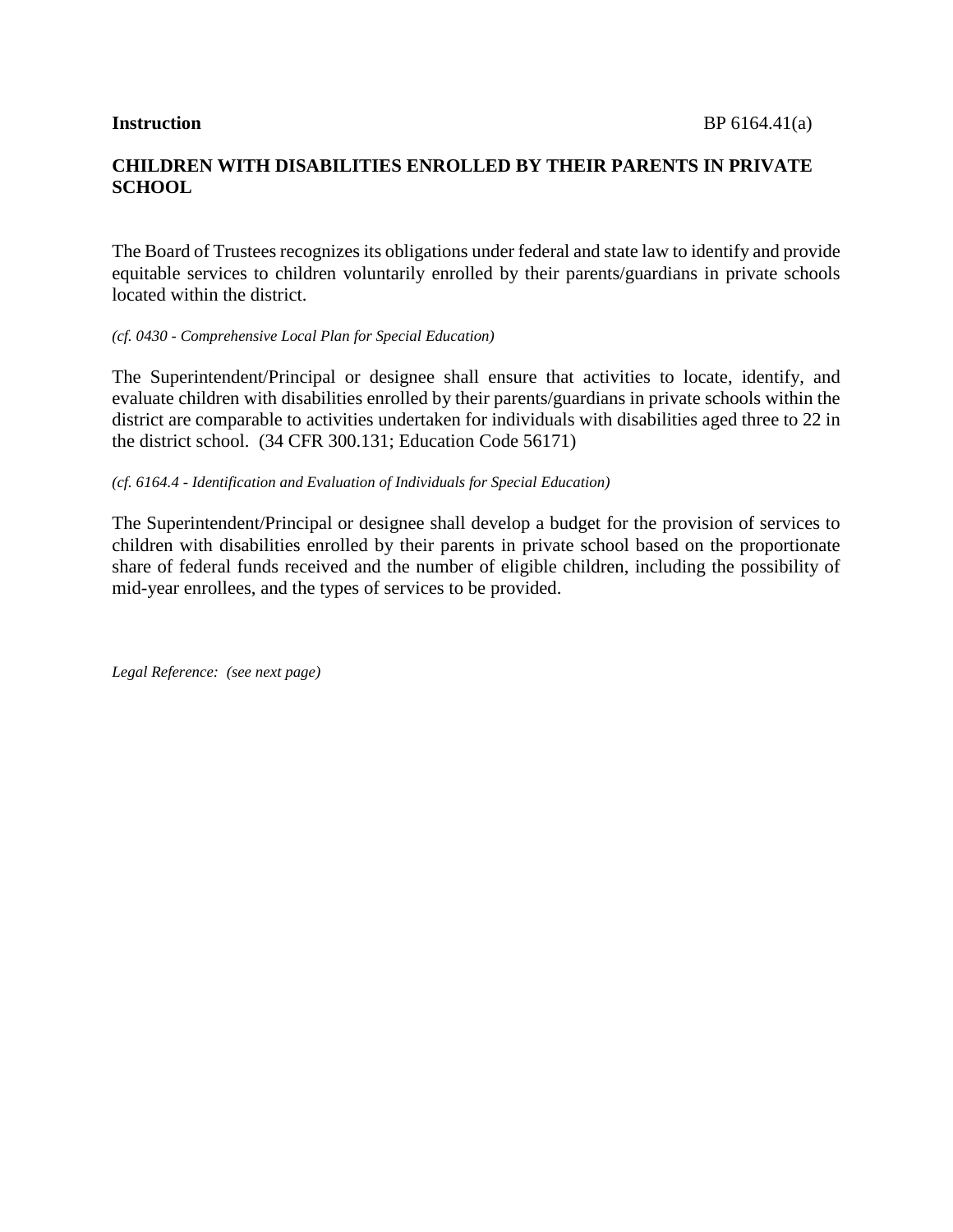## **CHILDREN WITH DISABILITIES ENROLLED BY THEIR PARENTS IN PRIVATE SCHOOL** (continued)

*Legal Reference:*

*EDUCATION CODE 56000 Education for individuals with exceptional needs 56020-56035 Definitions 56170-56177 Children in private schools 56195.8 Adoption of policies for programs and services 56300-56385 Identification and referral, assessment 56500-56509 Procedural safeguards, including due process rights 56600-56606 Evaluation, audits and information UNITED STATES CODE, TITLE 20 1232g Family Educational Rights and Privacy Act 1400-1482 Individuals with Disabilities Education Act UNITED STATES CODE, TITLE 29 794 Section 504 of the Rehabilitation Act CODE OF FEDERAL REGULATIONS, TITLE 34 300.1-300.818 Assistance to states for the education of students with disabilities, especially: 300.130-300.140 Children with disabilities enrolled by their parents in private schools COURT DECISIONS Agostini v. Felton, (1997) 521 U.S. 203, 117 S.Ct. 1997*

#### *Management Resources:*

*UNITED STATES DEPARTMENT OF EDUCATION PUBLICATIONS Questions and Answers on Serving Children with Disabilities Placed by Their Parents at Private Schools, March 2006 FEDERAL REGISTER Rules and Regulations, August 14, 2006, Vol. 71, Number 156, pages 46539-46845 WEB SITES California Department of Education, Special Education: http://www.cde.ca.gov/sp/se U.S. Department of Education, Office of Special Education Programs: http://www.ed.gov/about/offices/list/osers/osep*

Policy **CUDDEBACK UNION ELEMENTARY SCHOOL DISTRICT** adopted: December 11, 2019 Carlotta, California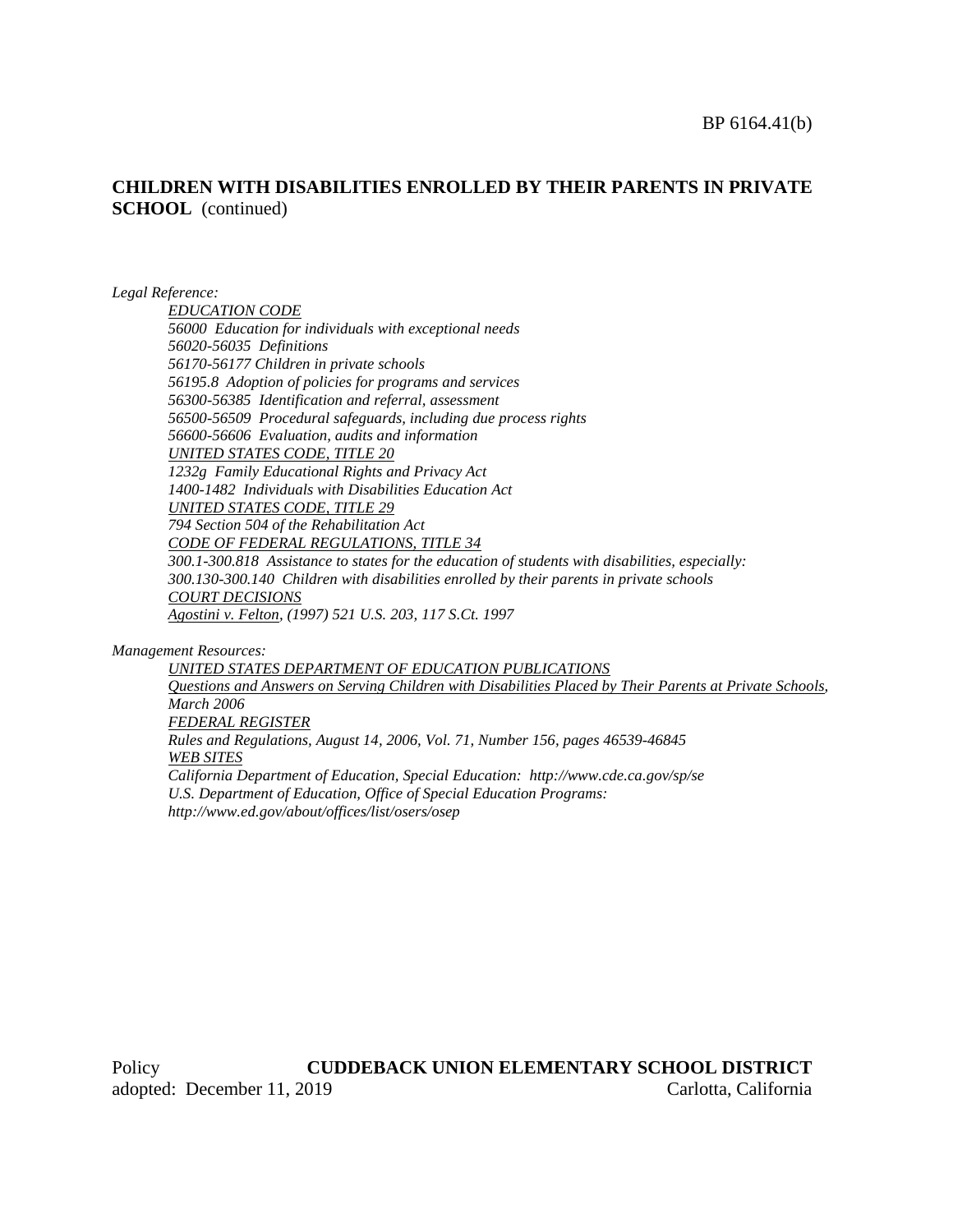# **CHILDREN WITH DISABILITIES ENROLLED BY THEIR PARENTS IN PRIVATE SCHOOL**

# **Definitions**

*Parentally placed private school children with disabilities* means children with disabilities who are voluntarily enrolled by their parents/guardians in a private school or facility within district boundaries, including children who are attending a private school or facility within district boundaries but who reside in another district or state. (34 CFR 300.130, 300.131)

*Private school or facility* means a private full-time day school, including a religious school, located within district boundaries, that has filed an affidavit with the California Department of Education pursuant to Education Code 33190 and is registered in the California Private School Directory.

## **Consultation with Private School Representatives**

The Superintendent/Principal or designee shall consult with all private school representatives and representatives of parents/guardians of parentally placed private school children with disabilities during the design and development of equitable services for the children. In order to ensure a meaningful and timely consultation, the consultation shall include: (20 USC 1412(a)(3); 34 CFR 300.134; Education Code 56301)

- 1. The child find process and how parentally placed private school children suspected of having a disability can participate equitably
- 2. How parents/guardians, teachers, and private school officials will be informed of the child find process
- 3. The determination of the proportionate share of federal funds available to serve parentally placed private school children with disabilities and how this share is calculated
- 4. How the consultation process will operate throughout the school year to ensure that identified children can meaningfully participate in equitable services
- 5. How, where, and by whom equitable services will be provided including a discussion about the types of services, alternate service delivery mechanisms, how services will be apportioned if funds are insufficient to serve all of the identified children, and how and when those decisions will be made
- 6. In the event that the district and private school disagree on the provision of or the types of services, how the district will provide the private school officials with a written explanation of the reasons that the district chose to not provide the services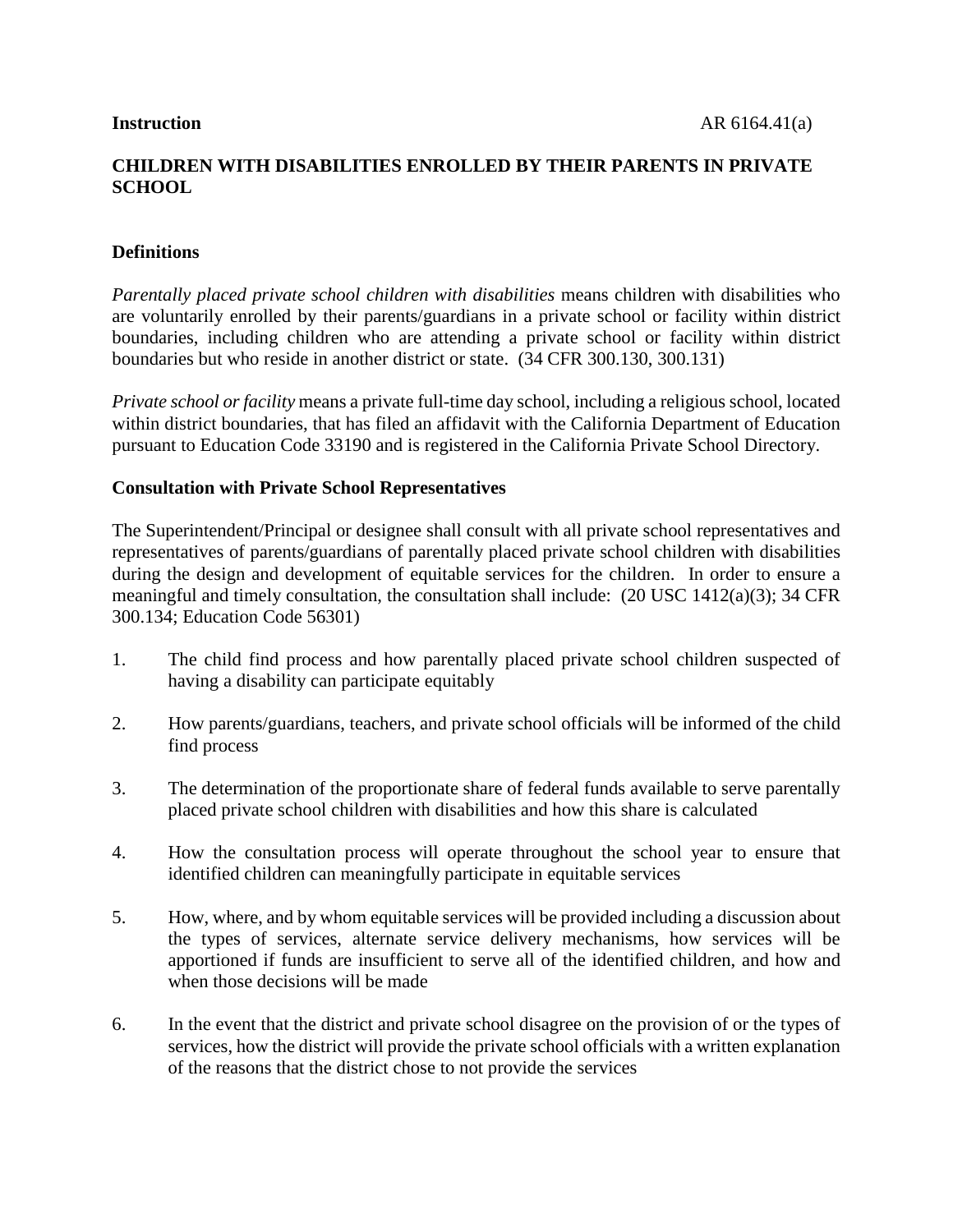# **CHILDREN WITH DISABILITIES ENROLLED BY THEIR PARENTS IN PRIVATE SCHOOL** (continued)

When meaningful and timely consultation has occurred, the district shall obtain a written affirmation signed by the representatives of participating private schools. If the private school representatives do not provide the affirmation within a reasonable period of time, the district shall forward documentation of the consultation process to the California Department of Education. (34 CFR 300.135; Education Code 56172)

After the consultation has occurred, the district shall ensure an annual count of the number of parentally placed children with disabilities attending private schools located within the district. This count shall be conducted between October 1 and December 1 each year and shall be used to determine the amount the district must spend on providing equitable services to the children in the subsequent fiscal year. (34 CFR 300.133)

## **Provision of Services**

A child with a disability parentally placed in a private school has no individual right to receive some or all of the special education and related services that he/she would receive if enrolled in public school. Such a child may receive a different amount of services than students with disabilities in public schools. (34 CFR 300.137, 300.138)

#### *(cf. 6164.4 - Identification and Evaluation of Individuals for Special Education)*

The district shall evaluate all identified parentally placed private school children with disabilities for purposes of considering them for equitable services. This evaluation shall be conducted in accordance with the timelines and procedures for evaluating public school students with disabilities pursuant to 34 CFR 300.300-300.311, including providing the parent/guardian with a copy of the procedural safeguards notice. (34 CFR 300.131, 300.504)

#### *(cf. 6159.1 - Procedural Safeguards and Complaints for Special Education)*

In order to ensure that each child entitled to special education and related services from the district receives an offer of a free appropriate public education (FAPE), the district where the child resides shall develop an individualized education program (IEP) for each identified child who attends a private school located in the district and who resides in the district.

However, the district shall not develop an IEP if the parent/guardian makes clear his/her intention to keep the child enrolled in private school. In such situations, the district shall obtain written certification confirming the parent/guardian's intention to keep his/her child enrolled in private school, including the fact that he/she is not interested in the development of an IEP or the district's offer of FAPE. If the parent/guardian does not provide confirmation in writing, the district shall obtain oral confirmation of the parent/guardian's intention and confirm the conversation in writing.